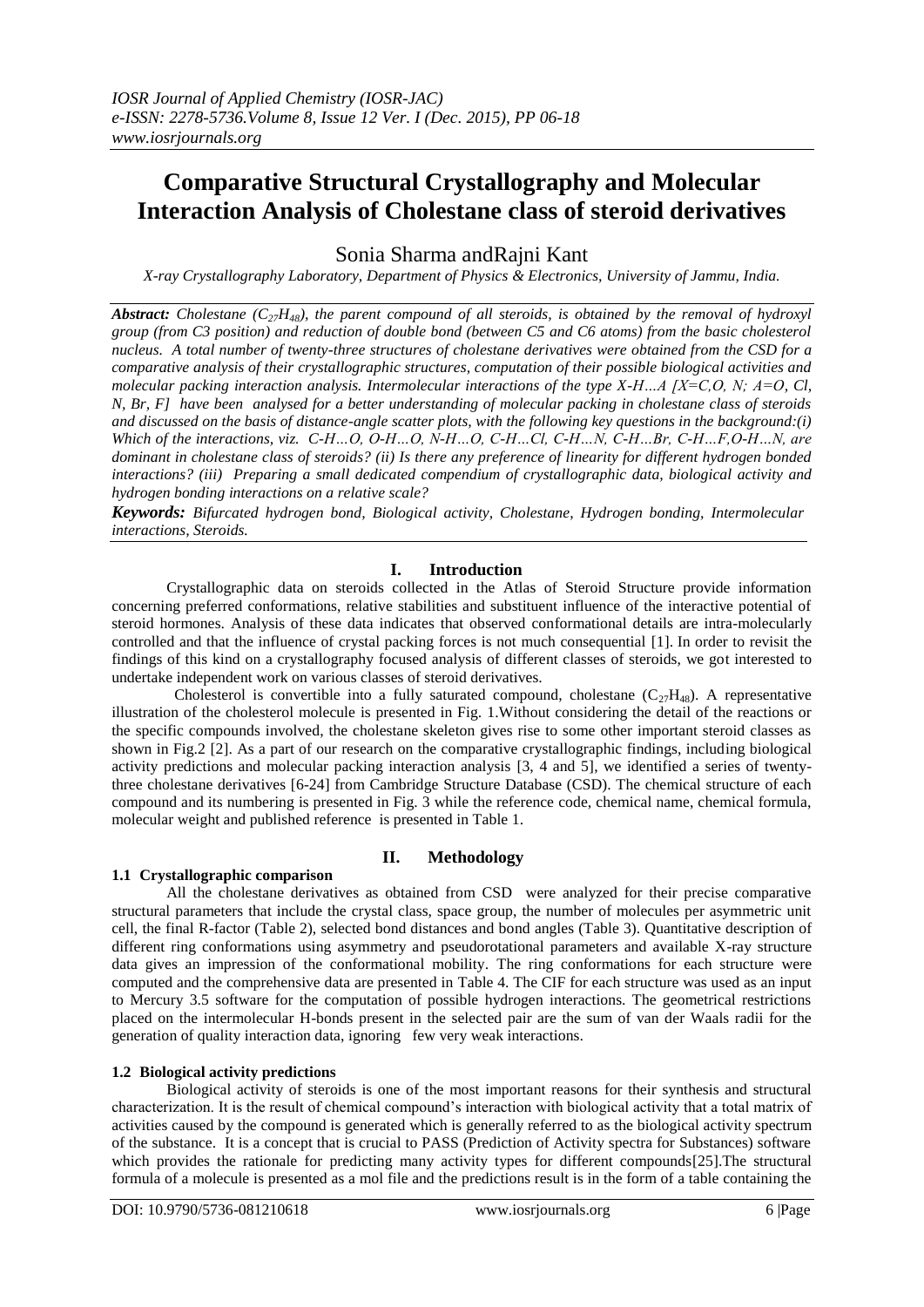list of biological activities on a scale of probability ranging from 0-1. Two values are computed for each activity:  $P_a$  - the probability of the compound being active and  $P_i$  - the probability of the compound being inactive for a particular activity. Activities with  $P_a > P_i$  are retained as the most probable and predicted ones for a given compound. The  $P_a$  and  $P_i$  values for the molecules (1-23) are presented in Table 5.

# **1.3 Molecular packing interaction analysis**

Hydrogen bonds play a vital role in crystal engineering because of their three peculiar features i.e., strength, directionality and flexibility [26]. Strong hydrogen bonds such as O-H…O and N-H…O are well documented, but weak interactions such as C-H…O , C-H…X (X-halogen atom) and C-H…N have also attracted considerable interest because of their frequent occurrence in organic crystal structures [27, 28]. The knowledge gained about these interactions and through their analysis help to understand the structure of biomolecules with implications for structure-based drug design. Therefore, in the light of some latest research going on in the field of hydrogen bonding [29,30 and 31], we examined hydrogen-bonded interactions of the type, C-H…O, O-H…O, N-H…O, C-H…Cl, C-H…N, C-H…Br, C-H…F,O-H…N, present in cholestane derivatives. The interaction data are presented in Table 6.

# **III. Results and Discussion**

## **1.4 Comparative crystallographic analysis**

Based on the crystallographic data as presented in Table 2-4, the following observations can be made:

- 1. The most commonly occurring crystal system is monoclinic (73.9%), followed by orthorhombic (26.1%). The most commonly occurring space group is P2<sub>1</sub> (65.2%), followed by P2<sub>1</sub>2<sub>1</sub><sup>2</sup><sub>1</sub> (26%) and C2 (8.7%). This observation is in agreement with the findings of Stout and Jensen [32].
- 2. A careful analysis of reliability index (R-factor) indicates that a reasonably good level of confidence has been achieved while reporting the crystal structure for each compound (the R-factor range being 0.0264 - 0.0920).
- 3. The phenomenon of multiple molecules  $(Z=2)$ , observed in molecules M-1, 4, 6, 8, 14, 18, 20 and 22, respectively, is confined only to 30% of the total number of structures. Reproducible crystallization of such a series of chemically-similar-lookingcompounds might suggest thereasons for cholestanes exhibiting the phenomenon of multiple molecules.
- 4. The variation in the bond length C2-C3  $(sp^3$ -sp<sup>3</sup>/sp<sup>3</sup>-sp<sup>2</sup>/sp<sup>2</sup>-sp<sup>3</sup>) and C3-C4  $(sp^3$ -sp<sup>3</sup>/sp<sup>3</sup>-sp<sup>2</sup>/sp<sup>2</sup>-sp<sup>3</sup>) and bond angle C2-C3-C4(sp<sup>3</sup>/sp<sup>2</sup>) in all the structures is quite interesting. The value of the bond C2-C3 (sp<sup>3</sup>sp<sup>3</sup>) and C3-C4(sp<sup>3</sup>-sp<sup>3</sup>) in all the molecules except M-6 lies in the range 1.497-1.526Å and 1.497-1.566Å, respectively (average being 1.511Å). The bond angle C2-C3(sp<sup>3</sup>)-C4 ranges between 108.9°- 114.39° (the average being 111.68°). However, in M-6 [with Z'=2], both the bond distances are  $sp^3$ - $sp^2/sp^2$ - $sp^3$ hybridised.
- 5. All the three six- membered rings in twenty- three cholestane molecules adopt chair conformation, except ring B in molecules [M-2, 14(14')] which shows sofa conformation and this may be due to the presence of an epoxy group between C5 and C6. The relative frequency of various types of conformations occurring in six-membered and five-membered rings in molecules  $(1-23)$  are as shown in [Fig. 4(a, b)]. The incidence of occurrence of all the six-membered rings in chair conformation is 95.69%, followed by the sofa conformation (4.3%). Similarly, for the five-membered ring in all the twenty-three cholestane derivatives, the incidence of occurrence of envelope and distorted envelope conformation is 35.48%, followed by halfchair and intermediate between half-chair & envelope conformations (35.48 & 29.03%, respectively).

## **1.5 Biological activity predictions**

On comparing the activities as given in the Table 5, it is quite interesting to note that most of the cholestane derivatives possess high antieczematic, dermatologic, and antipruritic activities. The  $P_a > P_i$  indicates that all the molecules except [M10, M-12] show high value of Choleretic activity. There appears to a quite large probability for the molecules M-6,7,9,11,13,14,15 to exhibit anti-inflammatory activity while other molecules are quite low on this aspect. All the molecules show high antisecretoric activity except [M-3, M-7, M-10, M-11, M-16]. Antiseborrheic activity is predicted for almost all the molecules except [M-1, M-7, M-8, M-10, M-13, M-20].

## **1.6 Molecular packing interactions**

Packing interactions include both the intra and intermolecular hydrogen bonds which are directional interactions with a preference for linear geometry [33]. These interactions can be analyzed in a better way by making d-θ and D-θ scatter plots. The plots include all contacts found in molecule (1-23) with d <2.99Å and D <3.86Å at any occurring angle (θ). A graphical projection of d-θ [d(H…A) against θ (X-H…A)] and D-θ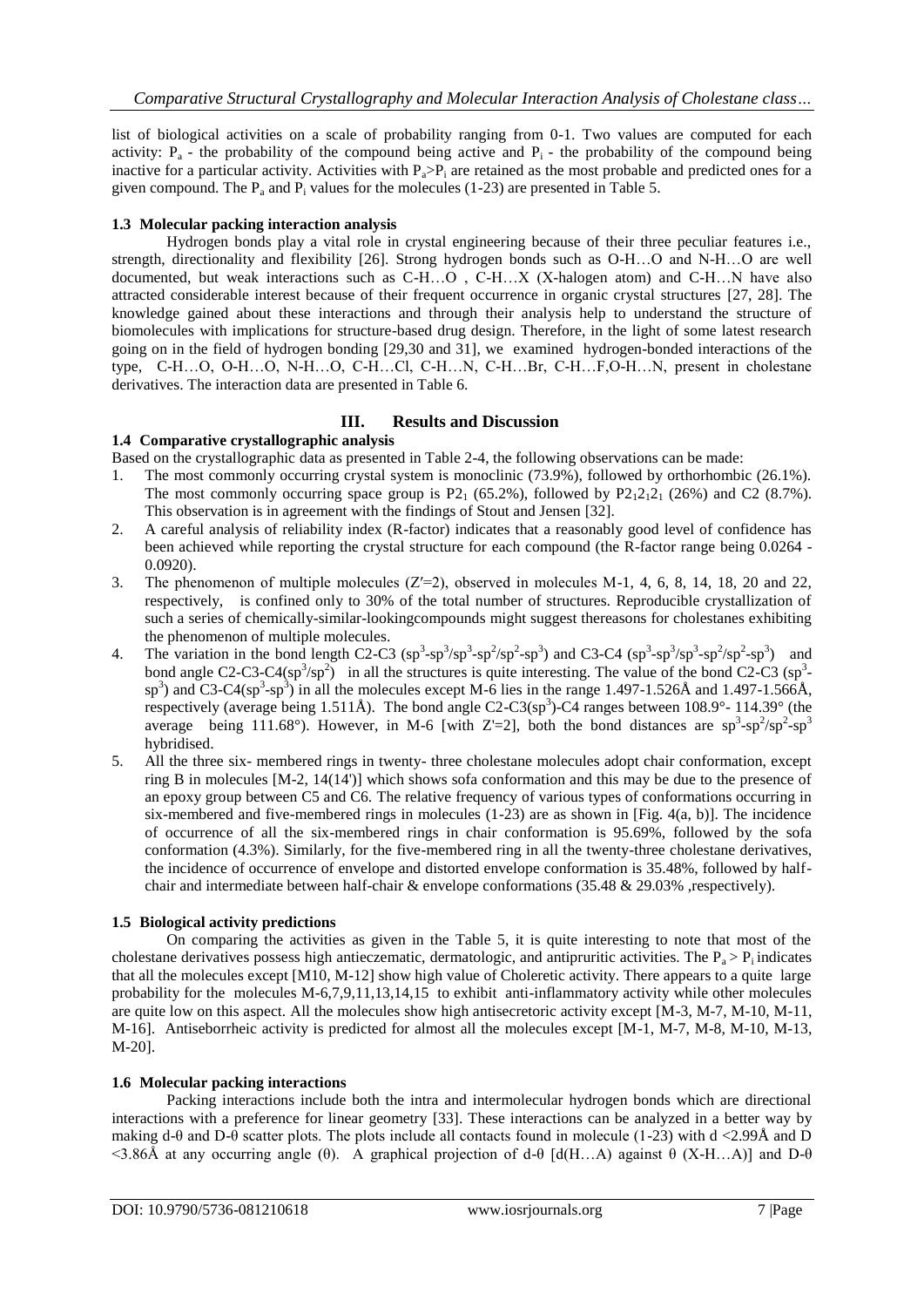[D(X…A) against θ (X–H…A)] scatter plots is presented in Fig.5(a,b). The following inference can be drawn from the  $d-\theta$  and  $D-\theta$  scatter plots:

- (i) The scatter spots in the C-H...O hydrogen bond clusters lie in the range of  $d(H...A) = 2.30-2.72$ ; D(X...A) = 3.3-3.55 and  $\theta$  (X–H...A) = 130-170°, respectively.
- (ii) The density of spots for the O-H...O type of hydrogen bond is maximum [range for d  $(H...A) = 1.8-2.0$ Å,  $D(X...A) = 2.6-2.8$  Å,  $\theta(X-H...A) = 165^{\circ} - 178^{\circ}$ . Most of the O-H…O contacts belongs to the category of strong H-bonds whereas C-H…O contacts falls in the range of weak interactions.
- (iii) The relative frequency of occurrence of various types of C-H...O, O-H...O, N-H…O, C-H…Cl, C-H…N, C-H…Br, C-H...F and O-H…N intermolecular hydrogen bonds is 48.61, 27.77, 4.16, 4.166, 1.38, 6.94, 1.38 and 5.55%, respectively and is presented in Fig.6,thus making C-H…Oas the most preferred intermolecular interaction in cholestane class of steroids.
- (iv) For the overall description of all the intermolecular hydrogen interactions of the type C-H...O, O-H...O, N-H…O, C-H…Cl, C-H…N, C-H…Br, C-H...F and O-H…N,the minimum and maximum values for distance (d and D) and angle ( $\theta$ ) are d(H…A)= 1.73-3.01Å, D=2.45-3.86Å and  $\theta$ (X–H…A)= 124.2-179.8°, respectively.
- (v) The values for the dominant C-H…O and O-H…O hydrogen bonds (Table 7), when compared with the data as reported by Desiraju and Steiner [34], provided us a way for the classification of hydrogen bonding present in cholestane derivatives. The overall  $D(X-A)$  and  $d(H...A)$  range as obtained in case of C-H…O hydrogen bonds is between 2.45-3.68Å and 2.31-2.71Å, respectively; thus making these interactions fall under the category of "very strong to weak" while the  $\theta(X-H...A)$  range (119.9-169.2°) suggests these interactions to be weak. However, in case of  $O-H...O$  hydrogen bonds, the  $D(X-A)$  and d(H…A) range lies between 2.57-3.62Å and 1.73-2.64Å, respectively, indicating these interactions to be "strong to weak", while the  $\Theta(X-H...A)$  range (129.4-179.4°) in case of O-H...O hydrogen bonds suggests the presence of O-H…O as strong interactions.

Bifurcated hydrogen bonds are observed in O-H…O and N-H…O hydrogen bonded structures [35]. They are also observed in C-H…O/N patterns. In the present study, few bifurcated hydrogen bonds of the type C-H…O and O-H…O have also been observed, besides the presence of a trifurcated hydrogen bond in M-16. In molecule M-1, the asymmetric unit has two independent molecules. Oxygen atom O1and O1' act as a bifurcated hydrogen bond donor forming intermolecular bonds [O1-H1A…N1'and O1-H1A…O1 O1-H1'; O1'-H1B…N1 and O1'-H1B…O1] with bifurcated angle of 292.9° and 279.8°.Oxygen atom O6 of M-3 acts as bifurcated acceptor with bifurcated angle of 314.5° forming [C26-H261…O6 and C1-H2…O6] hydrogen bonds. In M-2(the asymmetric unit having two independent molecules), the oxygen atom O2 of the ketone group acts as a bifurcated acceptor, forming two hydrogen bonds [C17'-H11L…O2 and C19'-H11R…O2], having bifurcated angle of 279.1°. In molecules M-11,14,16, 21,22, the oxygen atoms O4, O1',O3,O2, O6, O1 and O1' act as bifurcated acceptor forming hydrogen bonds [C2-H4…O4 andO1-H46…O4; C4-H4A…O1' and O1-H1…O1'; C6-H6…O3 and O1-H1…O3,O3-H3…O2 and C1-H1B…O2; C6-H6…O6 and O5-H5A…O6; C1-H7AA…O1 and C23'-H23D…O1,C23-H23B…O1' and C1'-H7BA…O1'].In molecule M-20, having two crystallographically independent molecules in the asymmetric unit, the oxygen atoms O1and O1' are involved in bifurcated hydrogen bonding [H1-atom of O1is shared between O1-N2 and O1-O1'], forming two intermolecular H-bonds[O1-H1…N2,O1-H1…O1'] with bifurcated angle of 282.9°and H4-atom of O1' is shared between O1'-N1 and O1'-O1, forming two intermolecular H-bonds[O1'-H4…N1,O1'-H4…O1] with an bifurcated angle of 288.2°, respectively. The oxygen atom O1 acts as a bifurcated acceptor in O1'-H4…O1and C3-H4A…O1 hydrogen bonds, the bifurcated angle being 286.9°. A representative view of bifurcated hydrogen bond formation is shown in Fig. 7.





**Figure1.**The cyclopentanoperhydrophenanthrene nucleus and the numbering scheme of cholesterol.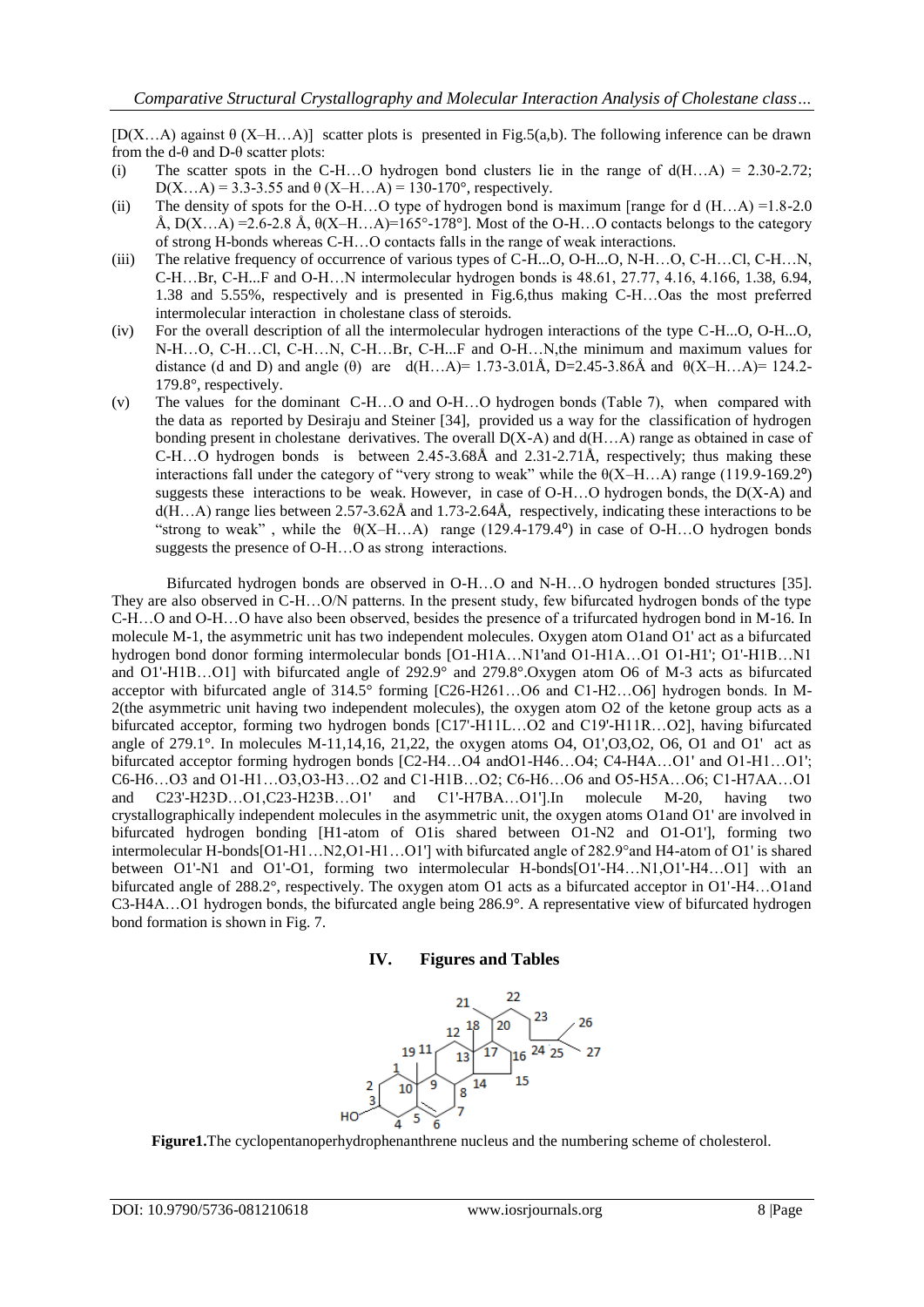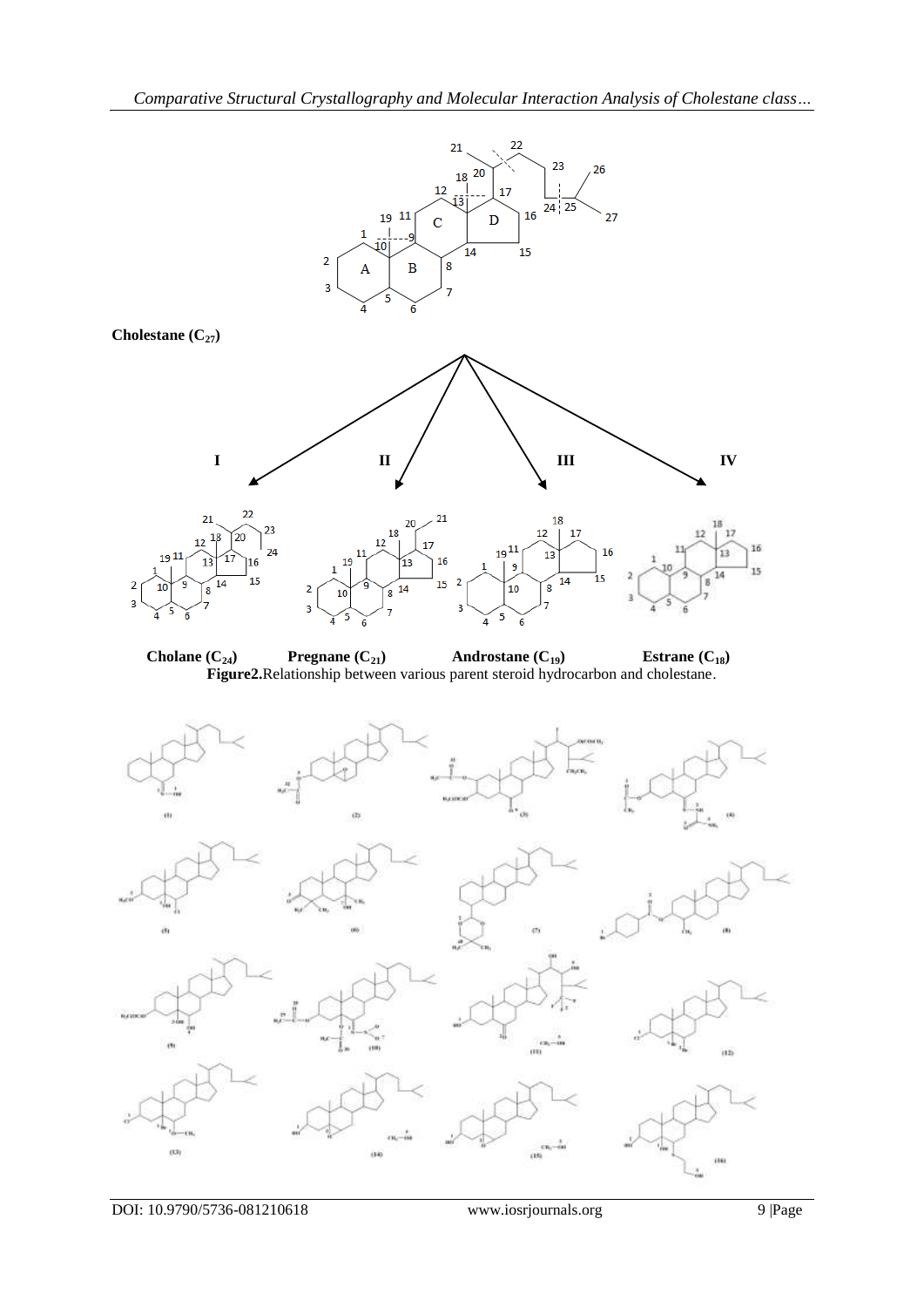

**Figure3.**Chemical structures of molecules (1-23).





(b) Relative frequency ofoccurrence (in %) for various types ofconformations in five- membered ringsD(molecules 1-23).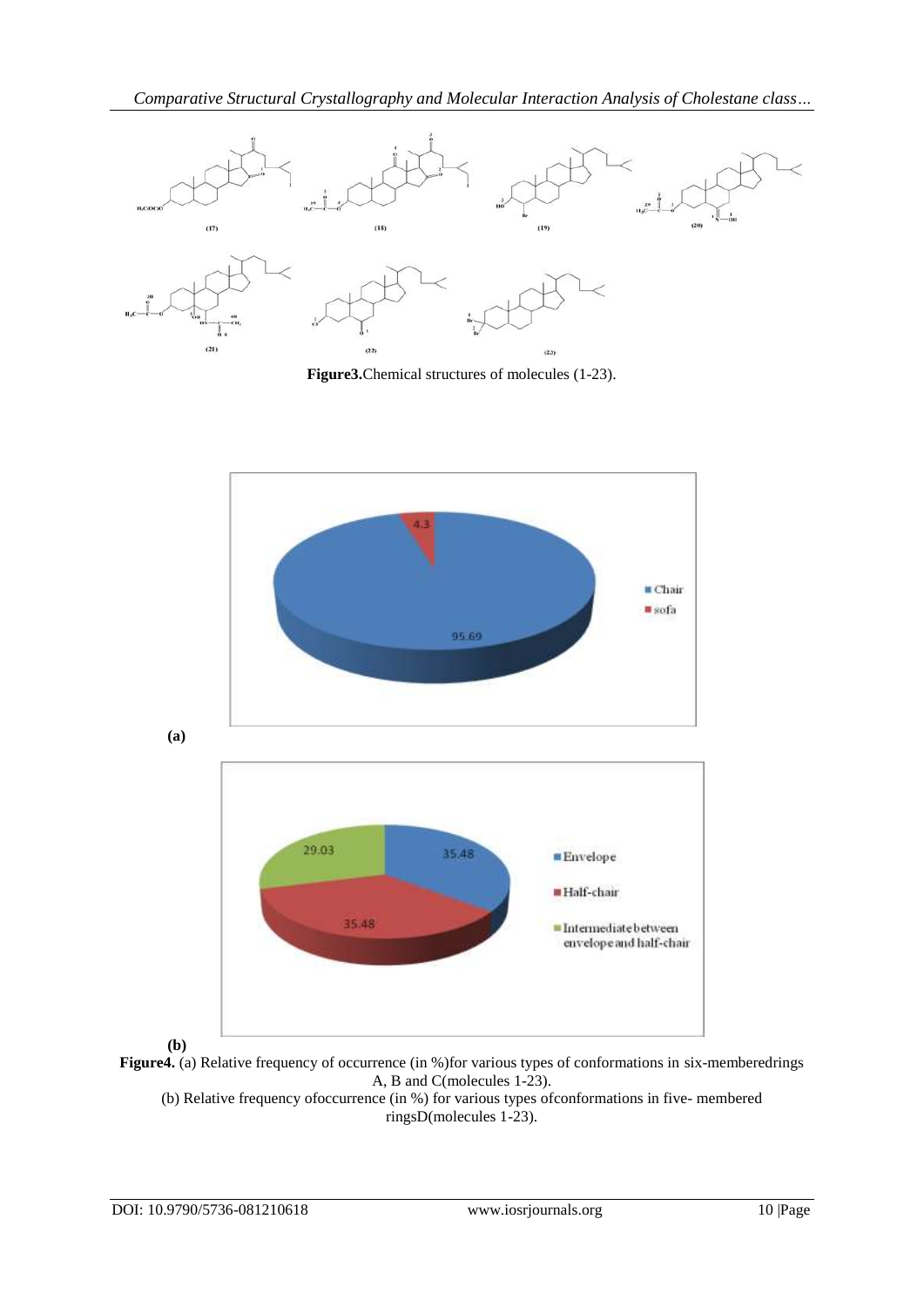



**Figure5.** (a) d-θ scatter plot for intermolecular C-H...O, O-H...O, N-H...O, C-H...Cl, C-H...N C-H...Br and C-H…F.

(b) D-θ scatter plot for intermolecular C-H...O, O-H...O, N-H...O, C-H...Cl, C-H...N, C-H...Br and C-H…F.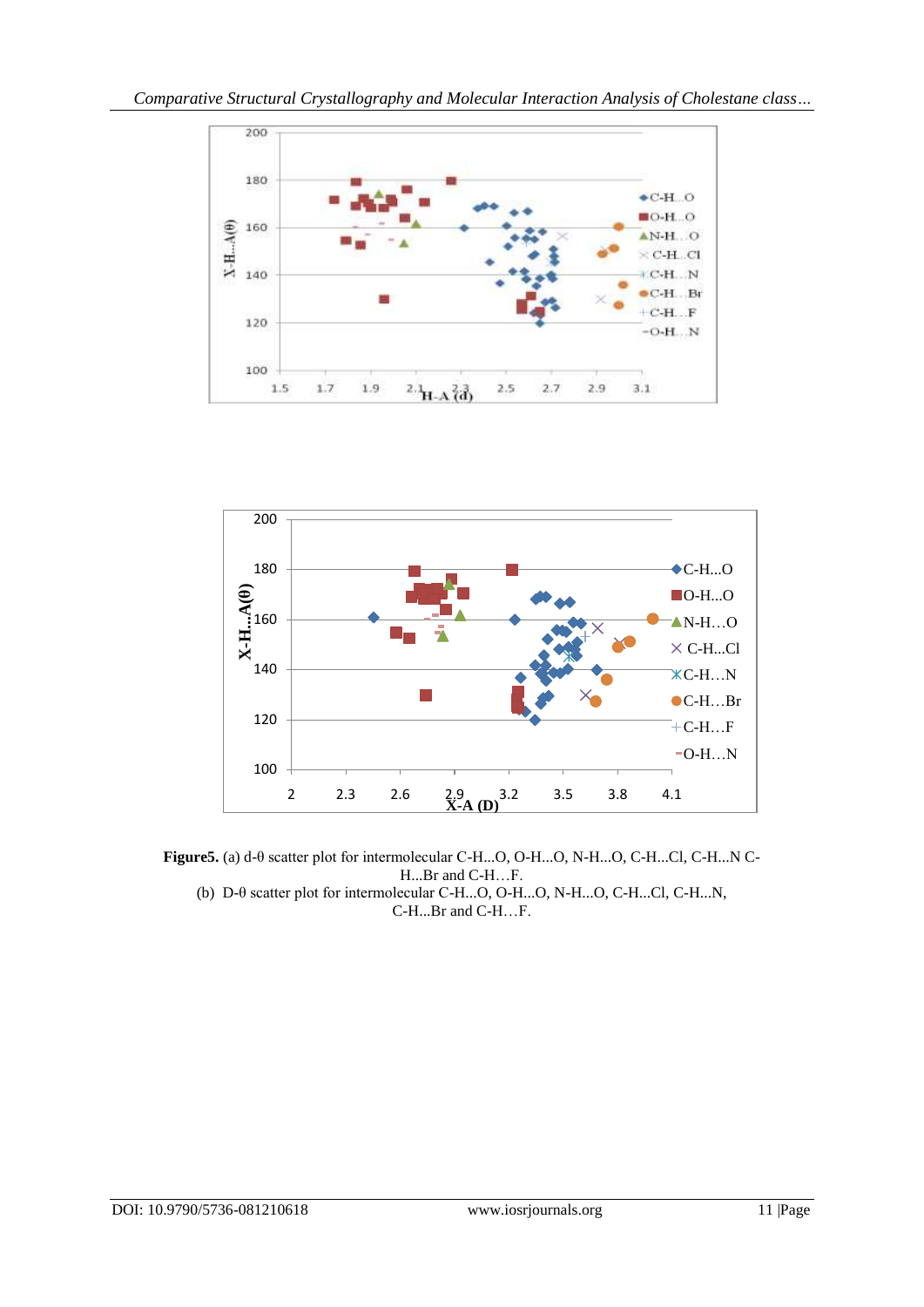

**Figure6.**Relative frequency of occurence (in %) for various types of intermolecularhydrogen bonding.



**Figure7.**Representative view of bifurcated hydrogen bonding in molecule M-11.

| <b>Molecule</b> | <b>CSD Code</b> | <b>Chemical Name</b>                                                                                                          | <b>Chemical</b><br>Formula                   | Molecular       | <b>Reference</b> |
|-----------------|-----------------|-------------------------------------------------------------------------------------------------------------------------------|----------------------------------------------|-----------------|------------------|
|                 |                 |                                                                                                                               |                                              | Weight<br>(amu) |                  |
| $M-1$           | <b>CEHHAA</b>   | 6-Hydroxyimino-5 $\alpha$ -cholestane                                                                                         | $C_{27}H_{47}NO$                             | 401.65          | 6                |
| $M-2$           | <b>ESIKOG</b>   | 5,6-Epoxy-3-cholestanyl acetate                                                                                               | $C_{29}H4_8O_3$                              | 444.67          | $\tau$           |
| $M-3$           | <b>GUXJUE</b>   | Triacetoxy-22-iodo-24-ethyl-5-cholestan-6-one                                                                                 | $C_{35}H_{55}IO_7$                           | 714.69          | 8                |
| $M-4$           | <b>HUNBAT</b>   | 3β-Acetoxy-5α-cholestan-6-one semicarbazone                                                                                   | $C_{30}H_{51}N_3O_3$                         | 501.00          | 9                |
| $M-5$           | <b>HUXHEO</b>   | (3R, 5R, 6R, 8S, 9S, 10R, 13R, 14S, 17R, 20R)-6β-<br>chloro-5 $\alpha$ -hydroxy-3 $\beta$ - Methoxycholestane                 | $C_{28}H_{49}ClO_2$                          | 453.12          | 10               |
| $M-6$           | <b>IDIKUB</b>   | $(5\alpha,7\alpha)$ -7-Hydroxy-4,4,7-trimethylcholestan-3-<br>one                                                             | $C_{30}H_{52}O_2$                            | 444.72          | 11               |
| $M-7$           | <b>MIVHOP</b>   | $4\alpha$ -(5-Dimethyl-1,3-dioxan-2-yl)-5 $\alpha$ -H-<br>cholestane                                                          | $C_{33}H_{58}O_2$                            | 486.79          | 12               |
| $M-8$           | <b>NENREE</b>   | $4\alpha$ -Methyl-5 $\alpha$ -cholestan-3 $\beta$ -yl 4-bromobenzoate                                                         | $C_{35}H_{53}BrO2$                           | 585.68          | 13               |
| $M-9$           | <b>PIDTAY</b>   | $5\alpha, 6\beta$ -Dihydroxycholestan-3 $\beta$ -yl acetate                                                                   | $C_{29}H_{50}O_4$                            | 462.69          | 14               |
| $M-10$          | <b>POOTAR</b>   | anti-3 $\beta$ , 5 $\alpha$ -Diacetoxy-6-nitroiminocholestane                                                                 | $C_{31}H_{50}N_2O_6$                         | 546.73          | 15               |
| $M-11$          | <b>RAWHIG</b>   | $(22R, 23R, 24S) - 3\alpha, 22, 23$ -Trihydroxy-24-<br>$(trifluorometry$ ])-5 $\beta$ -cholestan-6-one<br>methanol<br>solvate | $C_{28}H_{45}F_{3}O_{4}$ , CH <sub>4</sub> O | 470.0           | 16               |
| $M-12$          | <b>SEBPAR</b>   | $5\alpha, 6\beta$ -Dibromo-3 $\beta$ -chlorocholestane                                                                        | $C_{27}H_{45}Br_2Cl$                         | 564.90          | 17               |
| $M-13$          | <b>SEBPEV</b>   | $5\alpha$ -Bromo-3 $\beta$ -chloro-6 $\beta$ -methoxycholestane                                                               | $C_{28}H_{48}BrClO$                          | 516.02          | 17               |
| $M-14$          | <b>SEDWOP</b>   | $5,6\alpha$ -Epoxycholestan-3-ol methanol solvate                                                                             | $C_{27}H_{46}O_{2,}0.5(CH_{4}O)$             | 418.66          | 18               |
| $M-15$          | <b>SEDWUV</b>   | 5,6ß-Epoxycholestan-3-ol methanol solvate                                                                                     | $C_{27}H_{46}O_{2}CH_{4}O$                   | 434.68          | 18               |
| $M-16$          | <b>SEDXAC</b>   | $5\alpha$ -Hydroxy-6 $\beta$ - $(2$ -                                                                                         | $C_{29}H_{52}O_3S$                           | 480.77          | 18               |

**Table1. CSD code, chemical name, chemical formula, molecular wt. and reference of Molecule 1-23**

DOI: 10.9790/5736-081210618 www.iosrjournals.org 12 |Page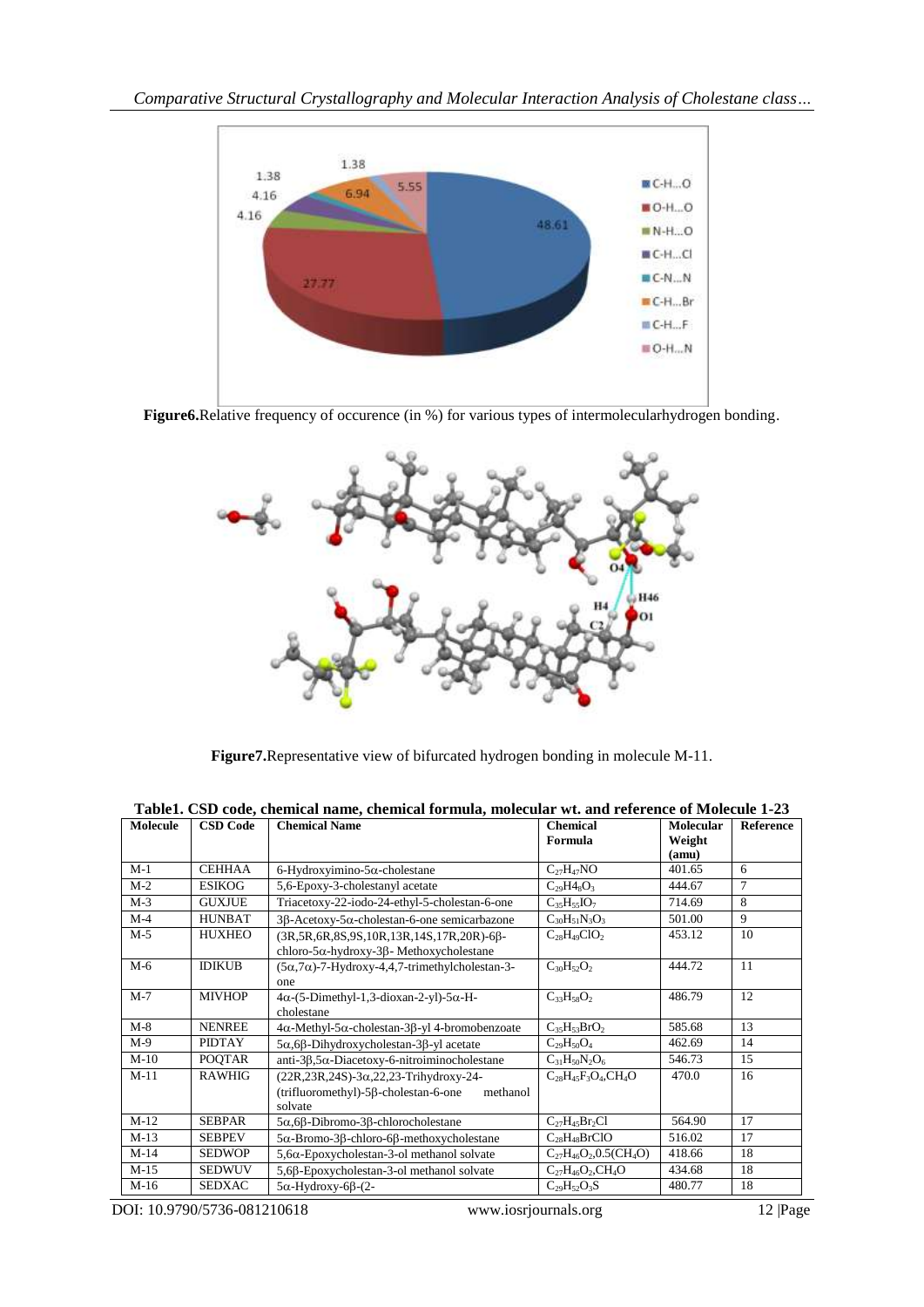|        |               | hydroxyethylsulfanyl)cholestan-3β-ol                                           |                    |        |    |
|--------|---------------|--------------------------------------------------------------------------------|--------------------|--------|----|
| $M-17$ | SELZAL        | $(25R)$ -26-Iodo-3 $\beta$ -acetoxy-5 $\alpha$ -cholestane-16,22-<br>dione     | $C_{29}H_{45}IO_4$ | 584.55 | 19 |
| $M-18$ | <b>SELZEP</b> | $(25R)$ -26-Iodo-3 $\beta$ -acetoxy-5 $\alpha$ -cholestane-<br>11.16.22-trione | $C_{29}H_{43}IO_5$ | 598.53 | 19 |
| $M-19$ | <b>SUODUE</b> | $4\alpha$ -Bromo-5 $\alpha$ -cholestan-3 $\beta$ -ol                           | $C_{27}H_{47}BrO$  | 467.56 | 20 |
| $M-20$ | <b>UNOZIH</b> | 3ß-Acetoxy-6-hydroxyiminocholestane                                            | $C_{29}H_{49}NO_3$ | 459.69 | 21 |
| $M-21$ | <b>VOJBIG</b> | $6\beta$ -Acetamido-5 $\alpha$ -hydroxycholestan-3 $\beta$ -yl acetate         | $C_{31}H_{53}NO_4$ | 503.74 | 22 |
| $M-22$ | YAXYAZ.       | $3\beta$ -Chloro-5 $\alpha$ -cholestan-6-one                                   | $C_{27}H_{45}ClO$  | 421.08 | 23 |
| $M-23$ | ZZZOLO01      | 3.3-Dibromocholestane                                                          | $C_{27}H_{46}Br_2$ | 530.46 | 24 |

#### **Table2. Preliminary crystal data for Molecule 1-23**

| Molecule | <b>Crystal system</b> | Space group     | <b>R-factor</b> | Z(Z')          |
|----------|-----------------------|-----------------|-----------------|----------------|
| $M-1$    | Monoclinic            | $P2_1$          | 0.0494          | 4(2)           |
| $M-2$    | Monoclinic            | $P2_1$          | 0.0759          | $\overline{2}$ |
| $M-3$    | Monoclinic            | C <sub>2</sub>  | 0.0397          | $\overline{4}$ |
| $M-4$    | Orthorhombic          | $P2_12_12_1$    | 0.05            | 8(2)           |
| $M-5$    | Orthorhombic          | $P2_12_12_1$    | 0.0378          | $\overline{4}$ |
| $M-6$    | Monoclinic            | $P2_1$          | 0.0650          | 4(2)           |
| $M-7$    | Monoclinic            | P2 <sub>1</sub> | 0.0513          | $\mathfrak{2}$ |
| $M-8$    | Monoclinic            | $P2_1$          | 0.0431          | 4(2)           |
| $M-9$    | Monoclinic            | $P2_1$          | 0.0512          | $\overline{c}$ |
| $M-10$   | Orthorhombic          | $P2_12_12_1$    | 0.0711          | $\overline{4}$ |
| $M-11$   | Monoclinic            | P2 <sub>1</sub> | 0.05            | $\overline{c}$ |
| $M-12$   | Orthorhombic          | $P2_12_12_1$    | 0.0264          | $\overline{4}$ |
| $M-13$   | Monoclinic            | $P2_1$          | 0.0295          | $\overline{c}$ |
| $M-14$   | Monoclinic            | $P2_1$          | 0.0628          | 4(2)           |
| $M-15$   | Monoclinic            | $P2_1$          | 0.0546          | $\overline{2}$ |
| $M-16$   | Orthorhombic          | $P2_12_12_1$    | 0.0372          | $\overline{4}$ |
| $M-17$   | Orthorhombic          | $P2_12_12_1$    | 0.0689          | $\overline{4}$ |
| $M-18$   | Monoclinic            | $P2_1$          | 0.0920          | 4(2)           |
| $M-19$   | Monoclinic            | $P2_1$          | 0.0268          | $\mathfrak{2}$ |
| $M-20$   | Monoclinic            | $P2_1$          | 0.050           | 4(2)           |
| $M-21$   | Monoclinic            | C <sub>2</sub>  | 0.0496          | $\overline{4}$ |
| $M-22$   | Monoclinic            | $P2_1$          | 0.0666          | 4(2)           |
| $M-23$   | Monoclinic            | $P2_1$          | 0.0370          | $\overline{2}$ |

**Table3. Selected bond distances (Å) and bond angles (°) for molecules (1-23)**

| Molecule | <b>Bond Distance(Å)</b><br>$[C 2 - C3]$ |                                                                          | <b>Bond Distance(Å)</b><br>$[C 3 - C4]$ |                                                                                           | <b>Bond Angle</b> ( $\circ$ ) |            |
|----------|-----------------------------------------|--------------------------------------------------------------------------|-----------------------------------------|-------------------------------------------------------------------------------------------|-------------------------------|------------|
|          | $sp^3$ - $sp^3$                         | $\frac{\text{sp}^3\text{-}\text{sp}^2/}{\text{sp}^2\text{-}\text{sp}^3}$ | $sp^3$ - $sp^3$                         | $\frac{\text{sp}^3}{\text{sp}^2 \cdot \text{sp}^3} \cdot \frac{\text{sp}^2}{\text{sp}^2}$ | $C3(sp^3)$                    | $C3(sp^2)$ |
| $M-1$    | 1.511                                   |                                                                          | 1.52                                    |                                                                                           | 110.62                        |            |
| $M-1'$   | 1.526                                   |                                                                          | 1.522                                   |                                                                                           | 110.86                        |            |
| $M-2$    | 1.521                                   |                                                                          | 1.566                                   |                                                                                           | 109.77                        |            |
| $M-3$    | 1.494                                   |                                                                          | 1.54                                    |                                                                                           | 108.99                        |            |
| $M-4$    | 1.498                                   |                                                                          | 1.509                                   |                                                                                           | 111.25                        |            |
| $M-4'$   | 1.519                                   |                                                                          | 1.512                                   |                                                                                           | 112.13                        |            |
| $M-5$    | 1.519                                   |                                                                          | 1.533                                   |                                                                                           | 111.59                        |            |
| $M-6$    |                                         | 1.497                                                                    |                                         | 1.52                                                                                      |                               | 115.99     |
| $M-6'$   |                                         | 1.493                                                                    |                                         | 1.52                                                                                      |                               | 116.72     |
| $M-7$    | 1.518                                   |                                                                          | 1.534                                   |                                                                                           | 111.82                        |            |
| $M-8$    | 1.502                                   |                                                                          | 1.527                                   |                                                                                           | 112.45                        |            |
| $M-8'$   | 1.495                                   |                                                                          | 1.514                                   |                                                                                           | 112.84                        |            |
| $M-9$    | 1.512                                   |                                                                          | 1.498                                   |                                                                                           | 112.76                        |            |
| $M-10$   | 1.518                                   |                                                                          | 1.519                                   |                                                                                           | 111.78                        |            |
| $M-11$   | 1.52                                    |                                                                          | 1.522                                   |                                                                                           | 112.59                        |            |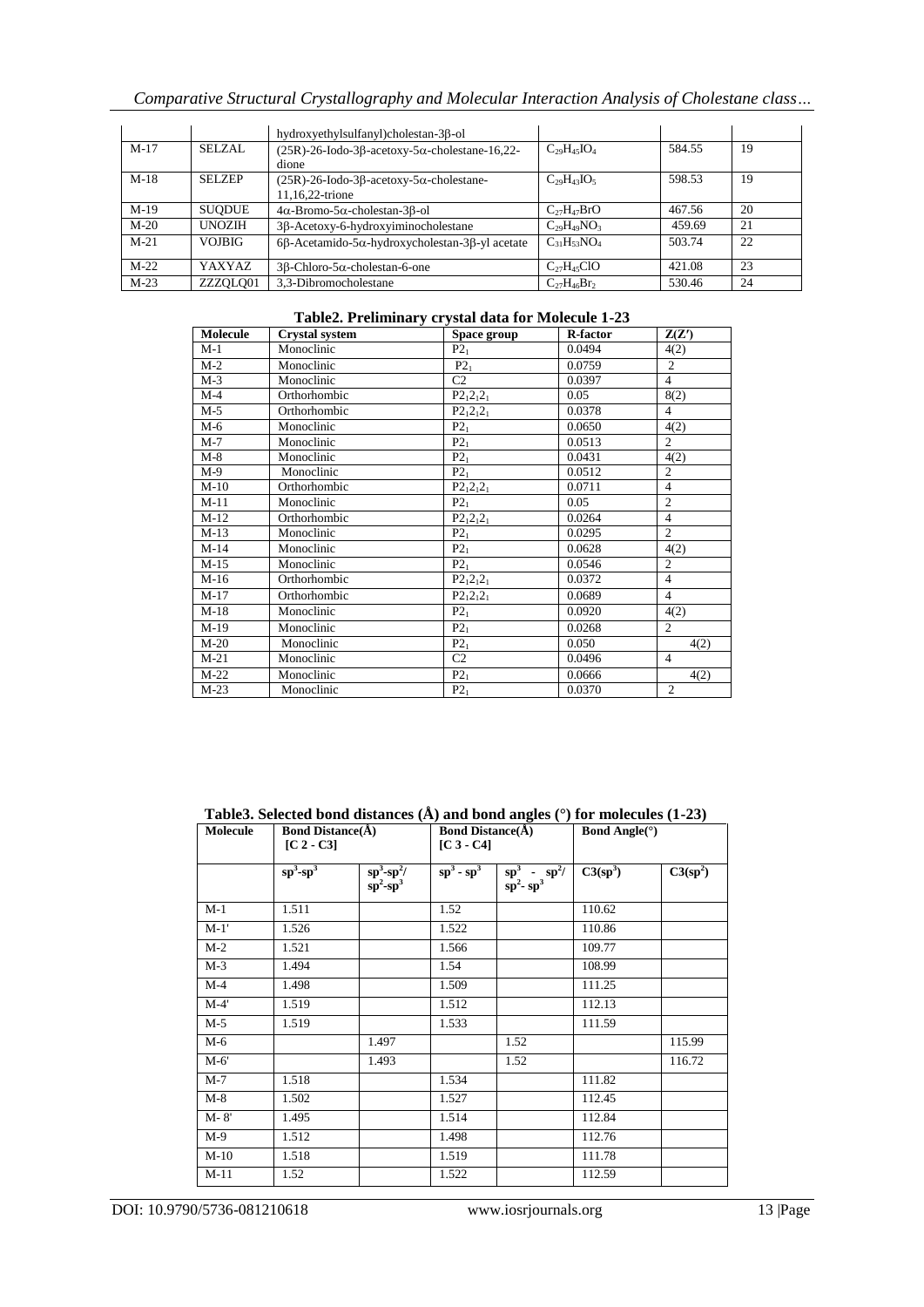| $M-12$    | 1.514 | 1.517 | 112.96 |
|-----------|-------|-------|--------|
| $M-13$    | 1.503 | 1.52  | 112.74 |
| $M-14$    | 1.521 | 1.509 | 110.89 |
| $M - 14'$ | 1.506 | 1.537 | 111.32 |
| $M-15$    | 1.51  | 1.514 | 109.9  |
| $M-16$    | 1.523 | 1.518 | 110.87 |
| $M-17$    | 1.495 | 1.499 | 112.98 |
| $M-18$    | 1.495 | 1.545 | 109.31 |
| $M-18'$   | 1.53  | 1.497 | 114.39 |
| $M-19$    | 1.509 | 1.518 | 110.98 |
| $M-20$    | 1.512 | 1.511 | 111.97 |
| $M-20'$   | 1.51  | 1.514 | 111.82 |
| $M-21$    | 1.511 | 1.512 | 111.74 |
| $M-22$    | 1.515 | 1.523 | 112.27 |
| $M - 22'$ | 1.525 | 1.507 | 112.2  |
| $M-23$    | 1.491 | 1.521 | 113.04 |

| Table4. Different types of conformations in the individual ring systems for Molecule 1-23 |  |  |  |
|-------------------------------------------------------------------------------------------|--|--|--|
|-------------------------------------------------------------------------------------------|--|--|--|

| <b>Molecule</b> | Ring<br>${\bf A}$ | <b>Ring</b><br>$\bf{B}$ | $\mathbf{C}$<br><b>Ring</b> | D<br><b>Ring</b>        |
|-----------------|-------------------|-------------------------|-----------------------------|-------------------------|
|                 | (conformation)    | (conformation)          | (conformation)              | (conformation)          |
| $M-1$           | Chair             | Chair                   | Chair                       | Envelope                |
| $M-1'$          | Chair             | Chair                   | Chair                       | Envelope                |
| $M-2$           | Chair             | Sofa                    | Chair                       | Intermediate<br>between |
|                 |                   |                         |                             | envelope and half-chair |
| $M-3$           | Chair             | Chair                   | Chair                       | Envelope                |
| $M-4$           | Chair             | Chair                   | Chair                       | Distorted envelope      |
| $M-4'$          | Chair             | Chair                   | Chair                       | Half-chair              |
| $M-5$           | Chair             | Chair                   | Chair                       | Intermediate<br>between |
|                 |                   |                         |                             | envelope and half-chair |
| $M-6$           | Chair             | Chair                   | Chair                       | Half-chair              |
| $M-6'$          | Chair             | Chair                   | Chair                       | Intermediate<br>between |
|                 |                   |                         |                             | envelope and half-chair |
| $M-7$           | Chair             | Chair                   | Chair                       | Half-chair              |
| $M-8$           | Chair             | Chair                   | Chair                       | Envelope                |
| $M-8'$          | Chair             | Chair                   | Chair                       | Envelope                |
| $M-9$           | Chair             | Chair                   | Chair                       | Envelope                |
| $M-10$          | Chair             | Chair                   | Chair                       | Intermediate<br>between |
|                 |                   |                         |                             | envelope and half-chair |
| $M-11$          | Chair             | Chair                   | Chair                       | Half-chair              |
| $M-12$          | Chair             | Chair                   | Chair                       | Envelope                |
| $M-13$          | Chair             | Chair                   | Chair                       | Half-chair              |
| $M-14$          | Chair             | Sofa                    | Chair                       | Intermediate<br>between |
|                 |                   |                         |                             | envelope and half-chair |
| $M-14'$         | Chair             | Sofa                    | Chair                       | Intermediate<br>between |
|                 |                   |                         |                             | envelope and half-chair |
| $M-15$          | Chair             | Sofa                    | Chair                       | Half-chair              |
| $M-16$          | Chair             | Chair                   | Chair                       | Half-chair              |
| $M-17$          | Chair             | Chair                   | Chair                       | Envelope                |
| $M-18$          | Chair             | Chair                   | Chair                       | Intermediate<br>between |
|                 |                   |                         |                             | envelope and half-chair |
| $M-18'$         | Chair             | Chair                   | Chair                       | Envelope                |
| $M-19$          | Chair             | Chair                   | Chair                       | Envelope                |
| $M-20$          | Chair             | Chair                   | Chair                       | Half-chair              |
| $M-20'$         | Chair             | Chair                   | Chair                       | Half-chair              |
| $M-21$          | Chair             | Chair                   | Chair                       | Half-chair              |
| $M-22$          | Chair             | Chair                   | Chair                       | Half-chair              |
| $M-22'$         | Chair             | Chair                   | Chair                       | Intermediate<br>between |
|                 |                   |                         |                             | envelope and half-chair |
| $M-23$          | Chair             | Chair                   | Chair                       | Intermediate<br>between |
|                 |                   |                         |                             | envelope and half-chair |

# **Table5. P<sup>a</sup> and P<sup>i</sup> values for the Molecule 1-23**

| <b>Molecule</b> | <b>Dermatologic</b><br>$P_a > P_i$ | Antiinflam<br>matory<br>$P_a > P$ | Antiseborrheic<br>$P_a > P_i$ | Antisecretoric<br>$P_a > P_i$ | Antieczematic<br>$P_a > P_i$ | <b>Choleretic</b><br>$P_a > P_i$ | Antipruritic<br>$P_a > P_i$ |
|-----------------|------------------------------------|-----------------------------------|-------------------------------|-------------------------------|------------------------------|----------------------------------|-----------------------------|
| $M-1$           | 0.731 > 0.006                      | $\overline{\phantom{a}}$          | 0.296 > 0.125                 |                               | 0.777 > 0.024                |                                  | 0.623 > 0.013               |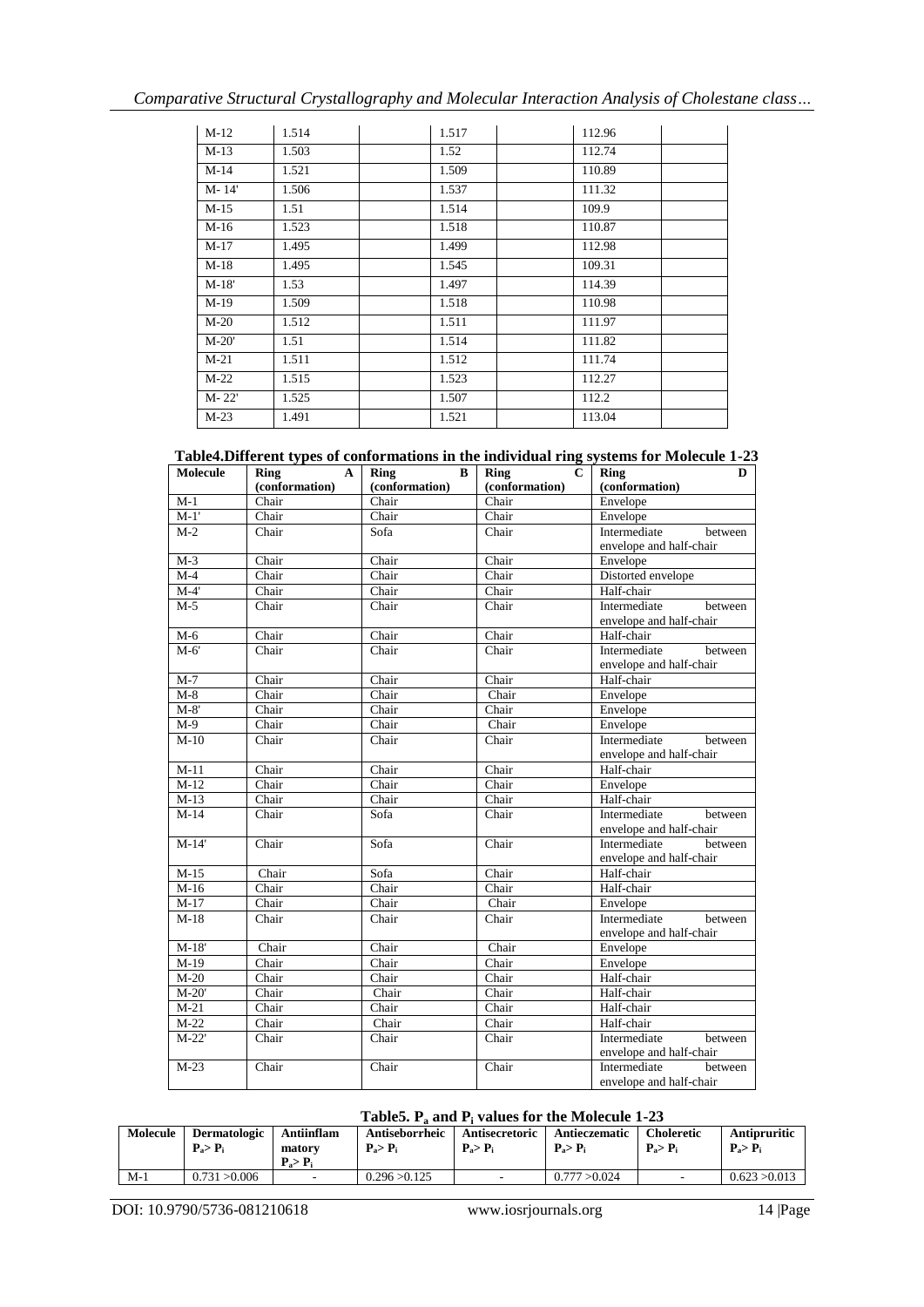|  | Comparative Structural Crystallography and Molecular Interaction Analysis of Cholestane class |  |
|--|-----------------------------------------------------------------------------------------------|--|
|  |                                                                                               |  |

| $M-2$  | 0.673 > 0.009 | 0.282 > 0.108 | 0.540 > 0.065 | 0.776 > 0.005 | 0.785 > 0.022 | 0.408 > 0.017 | 0.782 > 0.004 |
|--------|---------------|---------------|---------------|---------------|---------------|---------------|---------------|
| $M-3$  | 0.674 > 0.009 | 0.379 > 0.015 | 0.485 > 0.075 | 0.264 > 0.109 |               |               | 0.535 > 0.027 |
| $M-4$  | 0.655 > 0.011 | 0.251 > 0.211 |               |               | 0.725 > 0.037 | 0.370 > 0.021 | 0.716 > 0.007 |
| $M-5$  | 0.639 > 0.012 | 0.323 > 0.141 | 0.390 > 0.095 |               | 0.781 > 0.023 | 0.448 > 0.013 | 0.777 > 0.004 |
| $M-6$  | 0.728 > 0.006 | 0.500 > 0.057 | 0.352 > 0.106 | 0.375 > 0.065 | 0.779 > 0.023 | 0.936 > 0.001 | 0.705 > 0.008 |
| $M-7$  | 0.782 > 0.005 | 0.544 > 0.045 | 0.221 > 0.167 | 0.244 > 0.125 | 0.803 > 0.018 | 0.644 > 0.005 | 0.734 > 0.006 |
| $M-8$  | 0.676 > 0.009 | 0.386 > 0.103 | 0.230 > 0.160 | 0.498 > 0.030 | 0.801 > 0.018 | 0.549 > 0.007 | 0.600 > 0.016 |
| $M-9$  | 0.698 > 0.008 | 0.493 > 0.059 | 0.496 > 0.073 | 0.496 > 0.073 | 0.840 > 0.011 | 0.697 > 0.004 | 0.789 > 0.004 |
| $M-10$ | 0.683 > 0.009 | 0.289 > 0.171 | 0.194 > 0.190 | 0.195 > 0.172 | 0.803 > 0.018 | 0.254 > 0.050 | 0.612 > 0.014 |
| $M-11$ | 0.712 > 0.007 | 0.677 > 0.019 | 0.606 > 0.054 | 0.273 > 0.104 | 0.786 > 0.022 | 0.779 > 0.003 | 0.654 > 0.011 |
| $M-12$ | 0.650 > 0.011 |               |               |               | 0.665 > 0.058 | 0.174 > 0.100 | 0.559 > 0.022 |
| $M-13$ | 0.694 > 0.008 | 0.466 > 0.067 | 0.237 > 0.155 |               | 0.779 > 0.023 | 0.395 > 0.018 | 0.783 > 0.004 |
| $M-14$ | 0.704 > 0.008 | 0.430 > 0.081 | 0.432 > 0.086 | 0.680 > 0.011 | 0.810 > 0.017 | 0.644 > 0.005 | 0.790 > 0.004 |
| $M-15$ | 0.704 > 0.008 | 0.430 > 0.081 | 0.432 > 0.086 | 0.680 > 0.011 | 0.810 > 0.017 | 0.644 > 0.005 | 0.790 > 0.004 |
| $M-16$ | 0.671 > 0.010 | 0.373 > 0.110 | 0.356 > 0.104 | 0.249 > 0.121 | 0.747 > 0.031 | 0.611 > 0.005 | 0.682 > 0.009 |
| $M-17$ | 0.673 > 0.009 |               | 0.763 > 0.026 | 0.433 > 0.047 | 0.753 > 0.030 | 0.713 > 0.004 | 0.674 > 0.009 |
| $M-18$ | 0.602 > 0.015 |               | 0.721 > 0.034 | 0.378 > 0.065 | 0.681 > 0.052 | 0.748 > 0.003 | 0.636 > 0.012 |
| $M-19$ | 0.712 > 0.007 |               | 0.473 > 0.077 | 0.346 > 0.074 | 0.817 > 0.015 | 0.688 > 0.004 | 0.700 > 0.008 |
| $M-20$ | 0.722 > 0.007 | 0.282 > 0.179 | 0.284 > 0.130 |               | 0.773 > 0.024 | 0.614 > 0.005 | 0.704 > 0.008 |
| $M-21$ | 0.626 > 0.013 |               |               |               | 0.734 > 0.006 | 0.479 > 0.010 | 0.734 > 0.006 |
| $M-22$ | 0.765 > 0.005 |               | 0.381 > 0.098 |               | 0.743 > 0.032 | 0.523 > 0.008 | 0.797 > 0.004 |
| $M-23$ | 0.746 > 0.005 |               | 0.606 > 0.054 | 0.426 > 0.049 | 0.813 > 0.016 | 0.680 > 0.004 | 0.715 > 0.007 |

**Table6. Geometry of C-H...O, O-H...O, N-H…O, C-H…Cl, C-H…N, C-H...Br, C-H…F and O-H…N**

| Intermolecularinteractions. |                                                  |           |           |           |  |  |  |  |
|-----------------------------|--------------------------------------------------|-----------|-----------|-----------|--|--|--|--|
| <b>Molecule</b>             | <b>Intermolecular</b>                            | $HA(\AA)$ | $XA(\AA)$ | $X-HA(°)$ |  |  |  |  |
| <b>Number</b>               | <b>interactions</b><br>of                        | d         | D         | A         |  |  |  |  |
| <b>Donors</b><br>and        | $X-HA$                                           |           |           |           |  |  |  |  |
| Acceptors]                  |                                                  |           |           |           |  |  |  |  |
| $M-1$                       | $O1-H1AN1'$                                      | 1.938     | 2.779     | 161.7     |  |  |  |  |
| <b>CEHHAA</b>               | $O1'$ -H $1BN1$                                  | 1.980     | 2.790     | 154.9     |  |  |  |  |
| $Donors = 2$                | $O1-H1AO1'$                                      | 2.608     | 3.249     | 131.2     |  |  |  |  |
| Acceptors $=4$              | $O1'$ -H1B $O1$                                  | 2.647     | 3.249     | 124.9     |  |  |  |  |
| $M-2$                       | $C32-H323O3$                                     | 2.707     | 3.577     | 151       |  |  |  |  |
| <b>ESIKOG</b>               |                                                  |           |           |           |  |  |  |  |
| $Donors = 1$                |                                                  |           |           |           |  |  |  |  |
| $Acceptors = 1$             |                                                  |           |           |           |  |  |  |  |
| $M-3$                       | C <sub>26</sub> -H <sub>261</sub> O <sub>6</sub> | 2.712     | 3.564     | 148.1     |  |  |  |  |
| <b>GUXJUE</b>               | $C1-H1206$                                       | 2.533     | 3.482     | 166.4     |  |  |  |  |
| Donors=3                    | $C2-H2O32$                                       | 2.650     | 3.291     | 123.3     |  |  |  |  |
| Acceptors $=2$              |                                                  |           |           |           |  |  |  |  |
| $M-4$                       | N2-H1O3'                                         | 1.936     | 2.869     | 174.2     |  |  |  |  |
| <b>HUNBAT</b>               | N3-H3AO2                                         | 2.101     | 2.931     | 161.8     |  |  |  |  |
| Donors= $3$                 | N2'-H2'AO3                                       | 2.046     | 2.835     | 153.5     |  |  |  |  |
| Acceptors $=3$              |                                                  |           |           |           |  |  |  |  |
| $M-5$                       | $O1-H1O2$                                        | 1.995     | 2.827     | 170.6     |  |  |  |  |
| <b>HUXHEO</b>               | $C17-H17C1$                                      | 2.750     | 3.689     | 156.6     |  |  |  |  |
| Donors=2                    |                                                  |           |           |           |  |  |  |  |
| Acceptors $=2$              |                                                  |           |           |           |  |  |  |  |
| $M-6$                       | O7'-H57DO3                                       | 2.140     | 2.949     | 170.6     |  |  |  |  |
| <b>IDIKUB</b>               | $O7-H7DO3'$                                      | 2.062     | 2.883     | 176.2     |  |  |  |  |
| Donors $=$ 2                |                                                  |           |           |           |  |  |  |  |
| Acceptors $=2$              |                                                  |           |           |           |  |  |  |  |
| $M-7$                       | C4F-H4F1O2                                       | 2.594     | 3.536     | 167       |  |  |  |  |
| <b>MIVHOP</b>               |                                                  |           |           |           |  |  |  |  |
| $Donors = 1$                |                                                  |           |           |           |  |  |  |  |
| $Acceptors = 1$             |                                                  |           |           |           |  |  |  |  |
| $M-8$                       | $C26-H26A$ . Br1                                 | 2.999     | 3.679     | 127.4     |  |  |  |  |
| <b>NENREE</b>               | C17'-H11LO2                                      | 2.699     | 3.526     | 140.3     |  |  |  |  |
| Donors= $3$                 | C19'-H11RO2                                      | 2.648     | 3.447     | 138.8     |  |  |  |  |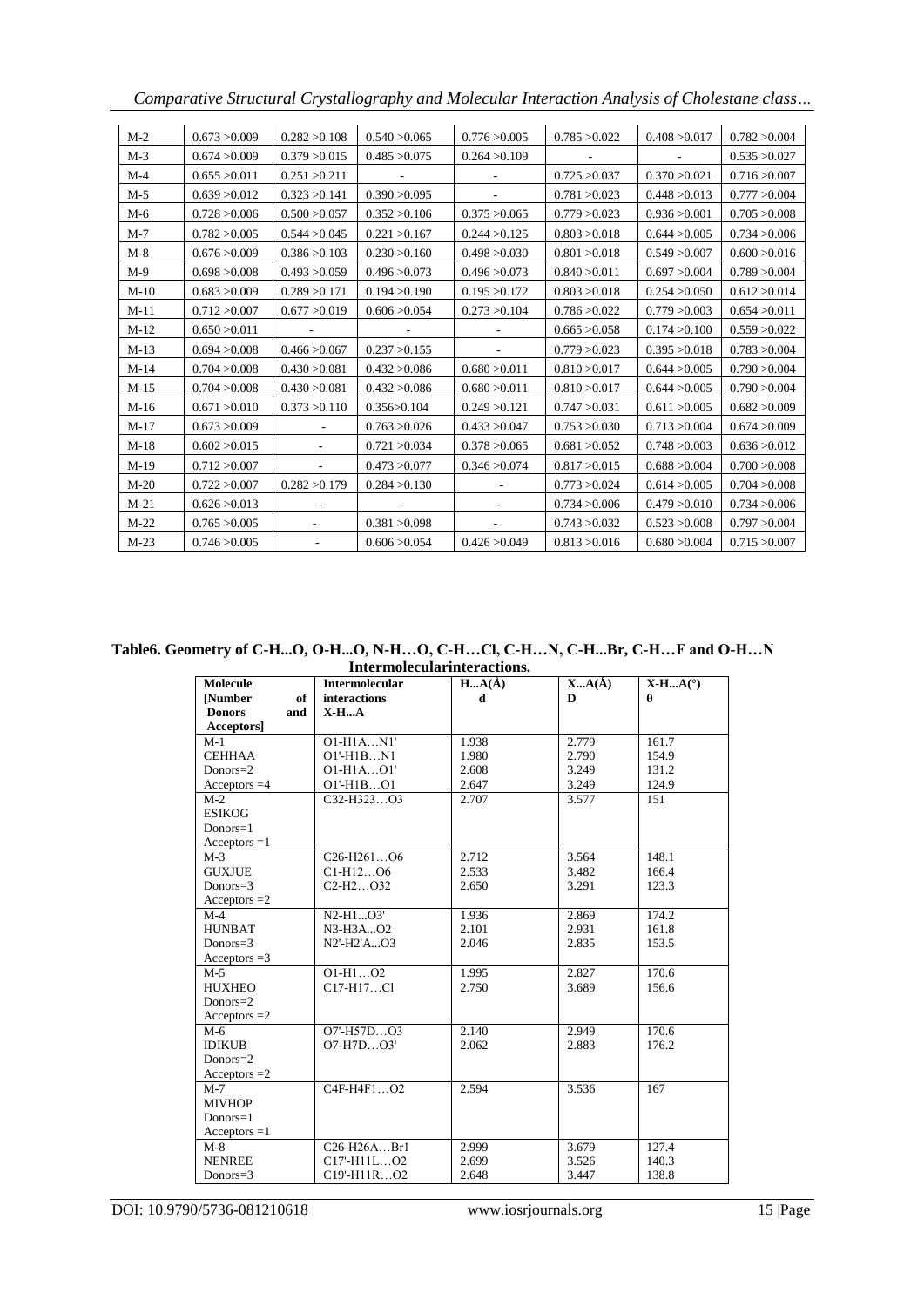| Acceptors $=2$                  |                                                                                                        |                |                |                |
|---------------------------------|--------------------------------------------------------------------------------------------------------|----------------|----------------|----------------|
| $M-9$                           | O3-H31O4                                                                                               | 2.053          | 2.85           | 164            |
| <b>PIDTAY</b>                   |                                                                                                        |                |                |                |
| $Donors = 1$                    |                                                                                                        |                |                |                |
| $Acceptors = 1$                 |                                                                                                        |                |                |                |
| $M-10$<br><b>POQTAR</b>         | C <sub>29</sub> -H <sub>29</sub> CO <sub>30</sub><br>C <sub>23</sub> -H <sub>23</sub> BO <sub>28</sub> | 2.314<br>2.615 | 3.233<br>3.478 | 160.0<br>148.2 |
| Donors=4                        | C <sub>16</sub> -H <sub>16</sub> BO <sub>7</sub>                                                       | 2.588          | 3.376          | 138.4          |
| Acceptors $=4$                  | C18-H18CN1                                                                                             | 2.699          | 3.531          | 145.3          |
| $M-11$                          | O5-H49O1                                                                                               | 1.737          | 2.763          | 171.9          |
| <b>RAWHIG</b>                   | O <sub>4</sub> -H <sub>48</sub> O <sub>5</sub>                                                         | 1.959          | 2.741          | 129.9          |
| Donors=6<br>Acceptors $=6$      | $C1-H1O2$<br>$C7-H9O3$                                                                                 | 2.426<br>2.647 | 3.393<br>3.344 | 145.7<br>119.9 |
|                                 | C <sub>2</sub> -H <sub>4</sub> O <sub>4</sub>                                                          | 2.695          | 3.685          | 139.9          |
|                                 | $O1-H46O4$                                                                                             | 2.255          | 3.217          | 179.8          |
|                                 | $C2-H3F2$                                                                                              | 2.589          | 3.620          | 153.3          |
| $M-12$<br><b>SEBPAR</b>         | $C21-H21ACl1$<br>$C1-H1ABr1$                                                                           | 2.937<br>2.927 | 3.812<br>3.802 | 150.6<br>149.1 |
| $Donors = 2$                    |                                                                                                        |                |                |                |
| Acceptors $=2$                  |                                                                                                        |                |                |                |
| $M-13$                          | C <sub>23</sub> -H <sub>3</sub> O <sub>1</sub>                                                         | 2.659          | 3.598          | 158.4          |
| <b>SEBPEV</b>                   | C15-H15BBrl                                                                                            | 2.978          | 3.867          | 151.3          |
| $Donors = 2$                    |                                                                                                        |                |                |                |
| $Acceptors = 2$<br>$M-14$       | O5-H5O1                                                                                                | 1.854          | 2.650          | 152.6          |
| <b>SEDWOP</b>                   | $O1'-H3O5$                                                                                             | 1.870          | 2.705          | 172.2          |
| Donors=4                        | $C4-H4AO1'$                                                                                            | 2.702          | 3.419          | 129.5          |
| Acceptors $=3$                  | $O1-H1O1'$                                                                                             | 1.904          | 2.733          | 168.5          |
| $M-15$                          | 03-H3AO1                                                                                               | 1.792          | 2.577          | 154.8          |
| <b>SEDWUV</b><br>Donors= $3$    | $C7-H7BO2$<br>$O1-H1O3$                                                                                | 2.537<br>1.833 | 3.464<br>2.662 | 155.8<br>169.0 |
| $Acceptors = 3$                 |                                                                                                        |                |                |                |
| $M-16$                          | $C6-H6O3$                                                                                              | 2.673          | 3.389          | 128.7          |
| <b>SEDXAC</b>                   | $O1-H1O3$                                                                                              | 1.891          | 2.723          | 170.5          |
| Donors=6<br>Acceptors $=3$      | $O3-H3O2$<br>$C1-H1BO2$                                                                                | 1.837<br>2.713 | 2.678<br>3.574 | 179.4<br>145.6 |
|                                 | $O2-H2O1$                                                                                              | 1.961          | 2.789          | 168.5          |
|                                 | C3-H3BO2                                                                                               | 2.626          | 3.529          | 149.1          |
| $M-17$                          | C27-H27AO1                                                                                             | 2.446          | 3.405          | 169.1          |
| <b>SELZAL</b>                   |                                                                                                        |                |                |                |
| $Donors = 1$<br>$Acceptors = 1$ |                                                                                                        |                |                |                |
| $M-18$                          | C29-H29O4'                                                                                             | 2.623          | 3.517          | 155.1          |
| <b>SELZEP</b>                   | C29'-H58CO5                                                                                            | 2.717          | 3.376          | 126.4          |
| Donors= $6$                     | $C15-H15BO3'$                                                                                          | 2.528          | 3.345          | 141.8          |
| Acceptors $=6$                  | C <sub>18</sub> -H <sub>18</sub> AO <sub>2</sub><br>$C8'$ -H37O1                                       | 2.705<br>2.634 | 3.483<br>3.406 | 138.6<br>135.6 |
|                                 | C27-H27AO5'                                                                                            | 2.589          | 3.495          | 155.6          |
| $M-19$                          | $C2-H2ABr$                                                                                             | 2.998          | 3.994          | 160.4          |
| <b>SUQDUE</b>                   |                                                                                                        |                |                |                |
| Donors=1                        |                                                                                                        |                |                |                |
| $Acceptors = 1$<br>$M-20$       | O1'-H4N1                                                                                               | 1.821          | 2.733          | 160.2          |
| <b>UNOZIH</b>                   | $O1'-H4O1$                                                                                             | 2.571          | 3.243          | 128.0          |
| Donors=5                        | $O1-H1N2$                                                                                              | 1.877          | 2.810          | 157.3          |
| Acceptors $=6$                  | $O1-H1O1'$                                                                                             | 2.570          | 3.243          | 125.6          |
|                                 | C29-H9CO3'<br>C <sub>29</sub> '-H <sub>37</sub> CO <sub>3</sub>                                        | 2.580<br>2.404 | 3.404<br>3.373 | 141.7<br>169.2 |
|                                 | C3-H4AO1                                                                                               | 2.604          | 3.556          | 158.9          |
| $M-21$                          | C6BH6BAO3B                                                                                             | 2.620          | 3.257          | 124.2          |
| <b>VOJBIG</b>                   | $C6-H6O6$                                                                                              | 2.588          | 3.385          | 138.5          |
| Donors= $3$                     | O5-H5AO6                                                                                               | 1.989          | 2.804          | 172.3          |
| Acceptors $=2$<br>$M-22$        | C1-H7AAO1                                                                                              | 2.374          | 3.349          | 168.2          |
| YAXYAZ                          | C <sub>23</sub> '-H <sub>23</sub> D01                                                                  | 2.502          | 2.453          | 160.9          |
| Donors=5                        | C23-H23BO1'                                                                                            | 2.507          | 3.414          | 152.2          |
| Acceptors $=3$                  | $Cl'-H7BAO1'$                                                                                          | 2.471          | 3.265          | 136.8          |
|                                 | C <sub>26</sub> -H <sub>26</sub> ECl1'                                                                 | 2.917          | 3.624          | 129.9          |
| $M-23$<br>ZZZQLQ01              | C6-H6ABr2                                                                                              | 3.015          | 3.74           | 136.1          |
| $Donors = 1$                    |                                                                                                        |                |                |                |
|                                 |                                                                                                        |                |                |                |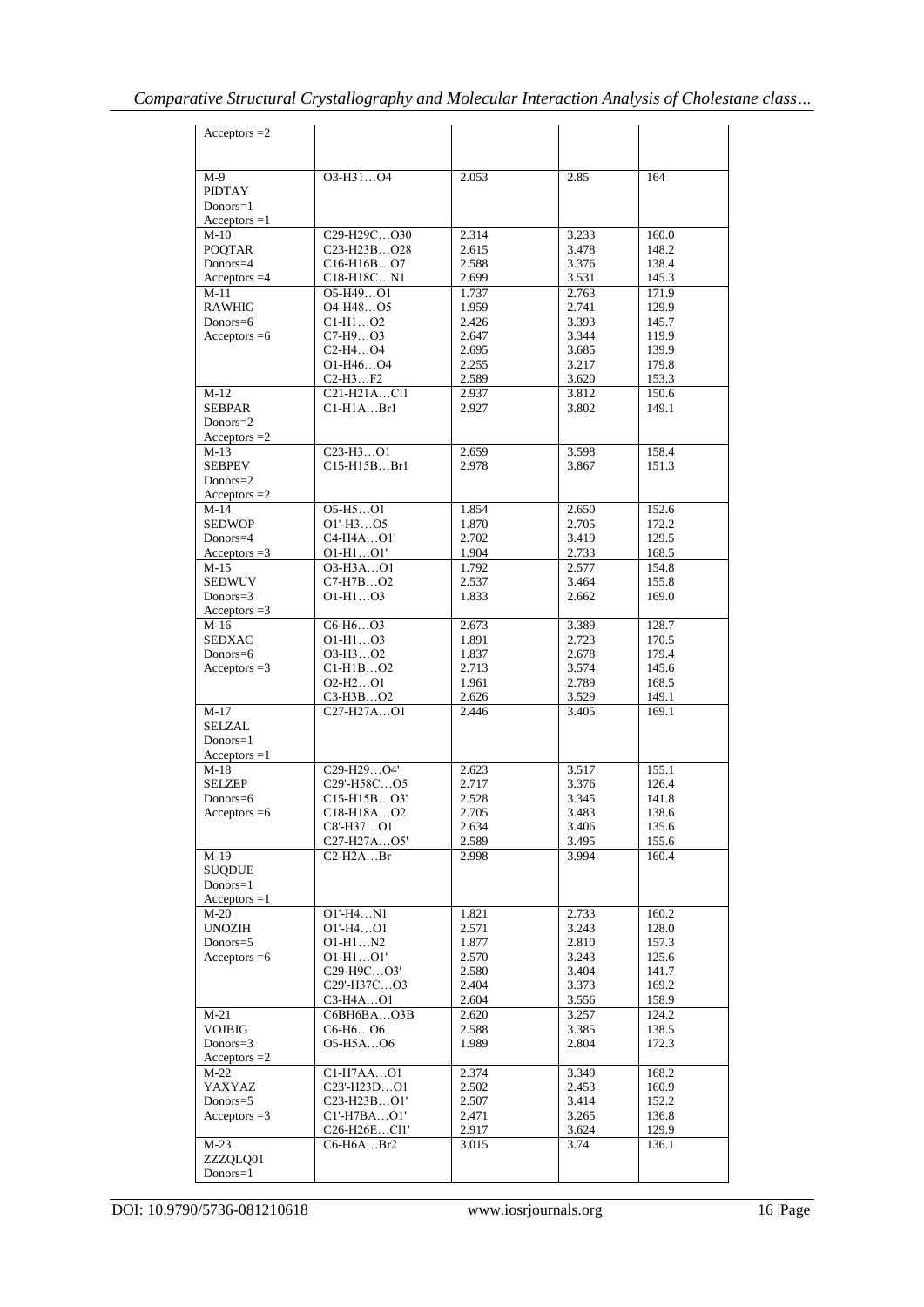*Comparative Structural Crystallography and Molecular Interaction Analysis of Cholestane class…*

| $Acceptors = 1$ |  |  |
|-----------------|--|--|
|                 |  |  |
|                 |  |  |

' indicates second crystallographically independent molecule;

**Table7. Geometrical parameters for very strong, strong and weak hydrogen bonds**

| <b>Property</b> | Very strong | <b>Strong</b> | $\mathbf{C}$<br>Weak | -<br><b>Present work</b> |               |
|-----------------|-------------|---------------|----------------------|--------------------------|---------------|
|                 |             |               |                      | $C-HO$                   | $O-HO$        |
| $D(X-A)$        | $2.0 - 2.5$ | $2.5 - 3.2$   | $3.0 - 4.0$          | 2.45-3.68                | 2.57-3.62     |
| range $(A)$     |             |               |                      |                          |               |
| d(HA)           | $1.2 - 1.5$ | $1.5 - 2.2$   | $2.0 - 3.0$          | 2.31-2.71                | $1.73 - 2.64$ |
| range $(A)$     |             |               |                      |                          |               |
| $\theta(X-HA)$  | $175 - 180$ | 130 - 180     | $90 - 180$           | 119.9-169.2              | 124.9-179.4   |
| $range(^0)$     |             |               |                      |                          |               |

#### **V. Conclusion**

- 1. The cholestane class of steroids have been analysed in the present work for their crystallographic comparison, biological activity predictions and molecular packing interactions.
- 2. Some general but useful inferences have been drawn about the crystal structures of the identified series of cholestane derivatives.
- 3. The biological activity predictions have been made on the basis of a probability scale  $(P_a$  and  $P_i)$  generated through PASS software.
- 4. The nature of the substituent at C3 position of the cholestane nucleus makes these molecules very interesting candidates for hydrogen bonding analysis. In most of the cases, the substituent at C3 position is primarily responsible for the occurrence of intermolecular hydrogen bonding in cholestanes. These substitutions are linked by intermolecular hydrogen bonding which in turn help to understand the dynamics of stacking interactions in supramolecular structures.
- 5. A careful examination of the entire interaction data reveals that the C-H…O hydrogen bonding is quite predominant in cholestane derivatives. Almost all the O-H…O contacts belongs to the category of strong hydrogen bonds while majority of C-H…O contacts belongs to weak interactions.
- 6. A small compendium containing information about the comparative crystallography, biological activity prediction and detailed hydrogen bonding analysis of cholestane derivatives is thus presented in the form of this report. It is expected that these findings shall form the basis for the contemplation of further work on different classes of steroid derivatives.

#### **Acknowledgements**

One of the authors, Rajni Kant is thankful to the Indian council of Medical Research, New Delhi for research funding under project grant no: BIC/12(14)2012.

#### **References**

- [1] W. L. Duax, J. F. Griffin, D. C. Rohrer and C. M. Weeks, Lipids, Vol. 15, 1980, pp. 783-792.
- [2] H. L. J. Makin, Biochemistry of Steroid Hormones, Oxford: Blackwell Scientific Publications, 1975, 4.
- [3] S. Sharma and R. Kant, ChemSci Trans., Vol. 4, 2015, pp. 897-921.
- [4] V. Rajnikant, J. Dinesh and C. Bhavnaish, J. Chem. Crystallogr., Vol. 38, 2008, pp. 567-576.
- [5] Rajnikant, Dinesh and Bhavnaish, Z. Kristallographie, 26, 2007, 587-592.
- [6] S. Uzzaman, H. Khanam, A. Mashrai, Y. N. Mabkhot and A. Husain, ActaCrystallogr., Sect. E: Struct. Rep. Online, Vol. 68, 2012, pp. o3037-o3038.
- [7] L. Kutschabsky and G. Reck, Private Communication, 2004.
- [8] L. Kutschabsky and G. Reck, Private Communication, 2003.<br>[9] Rajnikant, V. K. Gupta, E. H. Khan, S. Shafi, S. Hashmi,
- Rajnikant, V. K. Gupta, E. H. Khan, S. Shafi, S. Hashmi, Shafiullah , B. Varghese and Dinesh, Cryst. Res. Technol., Vol. 36, 2001, pp. 1281-1288.
- [10] O. E. D. Rodrigues, D. de Souza, L. C. Soares, L. Dornelles, R. A. Burrow, H. R. Appelt, C. F. Alves, D. Alves and A. L. Braga, Tetrahedron Lett., Vol. 51, 2010, pp. 2237-2240.
- [11] H. Kooijman and A. L. Spek, ActaCrystallogr.,Sect.E:Struct.Rep.Online , Vol. 58, 2002, pp. o48-o49.
- [12] A. F. Peixoto, M. M. Pereira, A. M. S. Silva, C. M. Foca, J. C. Bayon, M. J. S. M. Moreno, A. M. Beja, J. A. Paixao and M. R. Silva, J.Mol.Catal.A:Chem., Vol. 275, 2007, pp. 121.
- [13] A. W. Schmidt, T. Doert, S. Goutal, M. Gruner, F. Mende, T. V. Kurzchalia and H. J. Knolker, Eur.J.Org.Chem.,Vol. 2006, pp. 3687-3706.
- [14] R. M. A. Pinto, M. R. Silva, A. M. Beja and J. A. R. Salvador, ActaCrystallogr., Sect. E:Struct. Rep. Online, Vol. 63, 2007, pp. o2138-o2139.
- [15] Y. Lopez, K. M. R. Perez, R. Yepez, R. Santillan, M. F. Alamo and M. A. I. Arteaga, Steroids, Vol. 73, 2008, pp. 657-668.<br>[16] B. Jiang, Y. Liu and W. S. Zhou, J.Org.Chem., Vol. 65, 2000, pp. 6231-6236.
- [16] B. Jiang, Y. Liu and W. S. Zhou, J.Org.Chem., Vol. 65, 2000, pp. 6231-6236.
- [17] S. Milisavljevic, K. Wurst, G. Laus, M. D. Vukicevic and R. D. Vukicevic, Steroids, Vol. 70, 2005, pp. 867-872.
- [18] Paillasse M R, Saffon N, Gornitzka H, Poirot S S, Poirot M & de Medina P, J.Lipid Res., Vol. 53,2012, pp. 718-725
- M. Li and B. Yu, Org.Lett., Vol. 8, 2006, pp. 2679-2682.